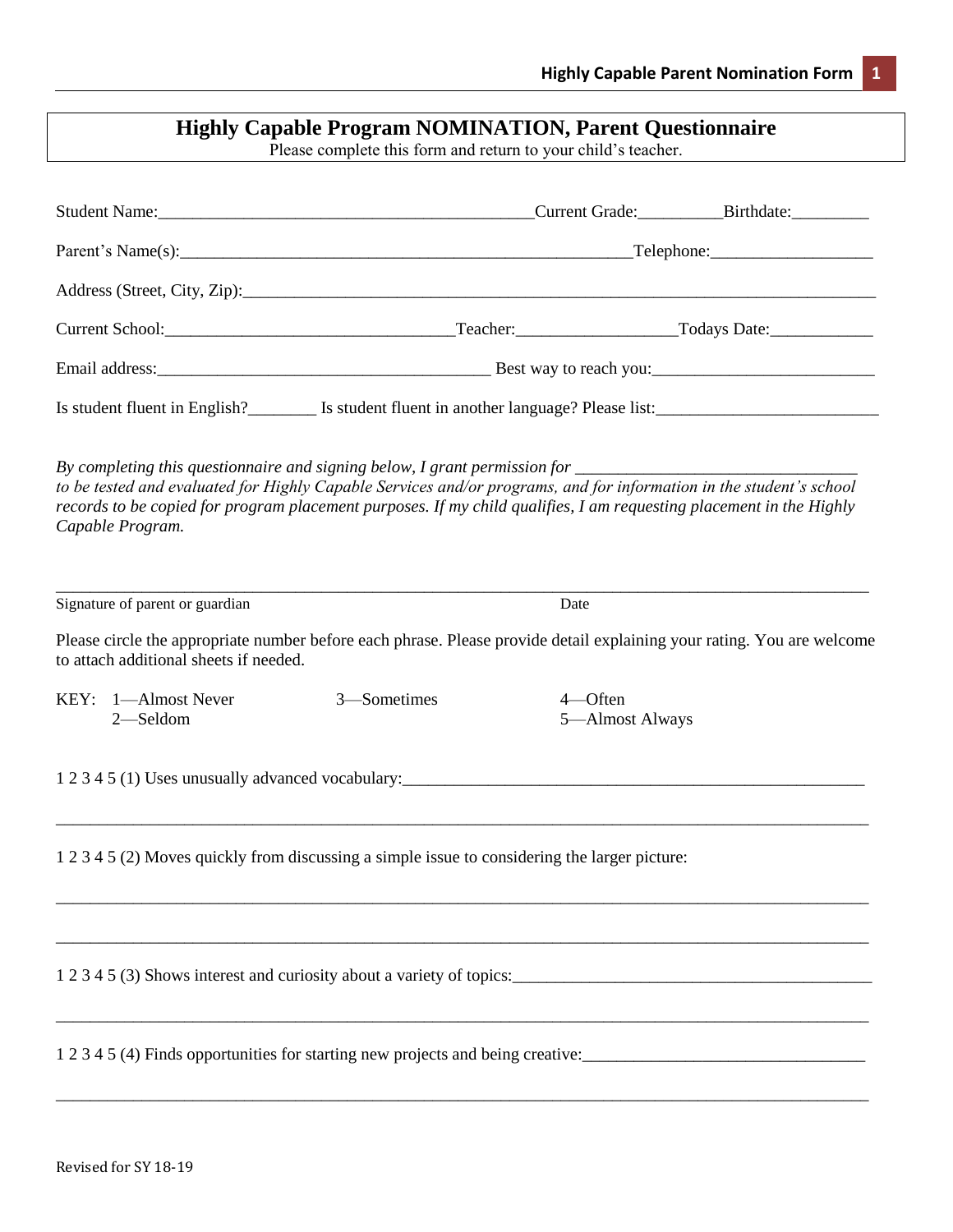| 1 2 3 4 5 (5) Is aware of detail and is a keen observer:<br><u>Letting and</u> the set of the set of detail and is a keen observer:                                                                            |
|----------------------------------------------------------------------------------------------------------------------------------------------------------------------------------------------------------------|
| ,我们也不能在这里的人,我们也不能在这里的人,我们也不能在这里的人,我们也不能在这里的人,我们也不能在这里的人,我们也不能在这里的人,我们也不能在这里的人,我们也<br>1 2 3 4 5 (6) Is a good problem solver in intellectual or social situations:                                              |
|                                                                                                                                                                                                                |
| 1 2 3 4 5 (8) Is highly imaginative in writing, music, art or play:<br><u>1 2 3 4 5 (8)</u> Is highly imaginative in writing, music, art or play:                                                              |
|                                                                                                                                                                                                                |
| ,我们就会在这里的人,我们就会在这里的人,我们就会在这里的人,我们就会在这里的人,我们就会在这里的人,我们就会在这里的人,我们就会在这里的人,我们就会在这里的人<br>1 2 3 4 5 (10) Recognizes relationships and makes logical associations (in discussing current events or religion, grasping |
| 1 2 3 4 5 (11) Has a 'need to know' or a 'desire to excel'. Is a perfectionist:                                                                                                                                |
| 1 2 3 4 5 (12) Exhibits unusual ideas or approaches to problem solving (makes up new game rules, figures out a new way<br>to fix the car): $\frac{1}{2}$ to fix the car):                                      |
| 1 2 3 4 5 (13) Learns quickly and easily that which is important to self:                                                                                                                                      |
| 1 2 3 4 5 (14) Does highly complex mental tasks (playing chess, programming a computer, doing complex puzzles,<br>$etc.$ $:$                                                                                   |
| 1 2 3 4 5 (15) Can select learning options or set goals (in sports activities, career planning, etc):                                                                                                          |
|                                                                                                                                                                                                                |